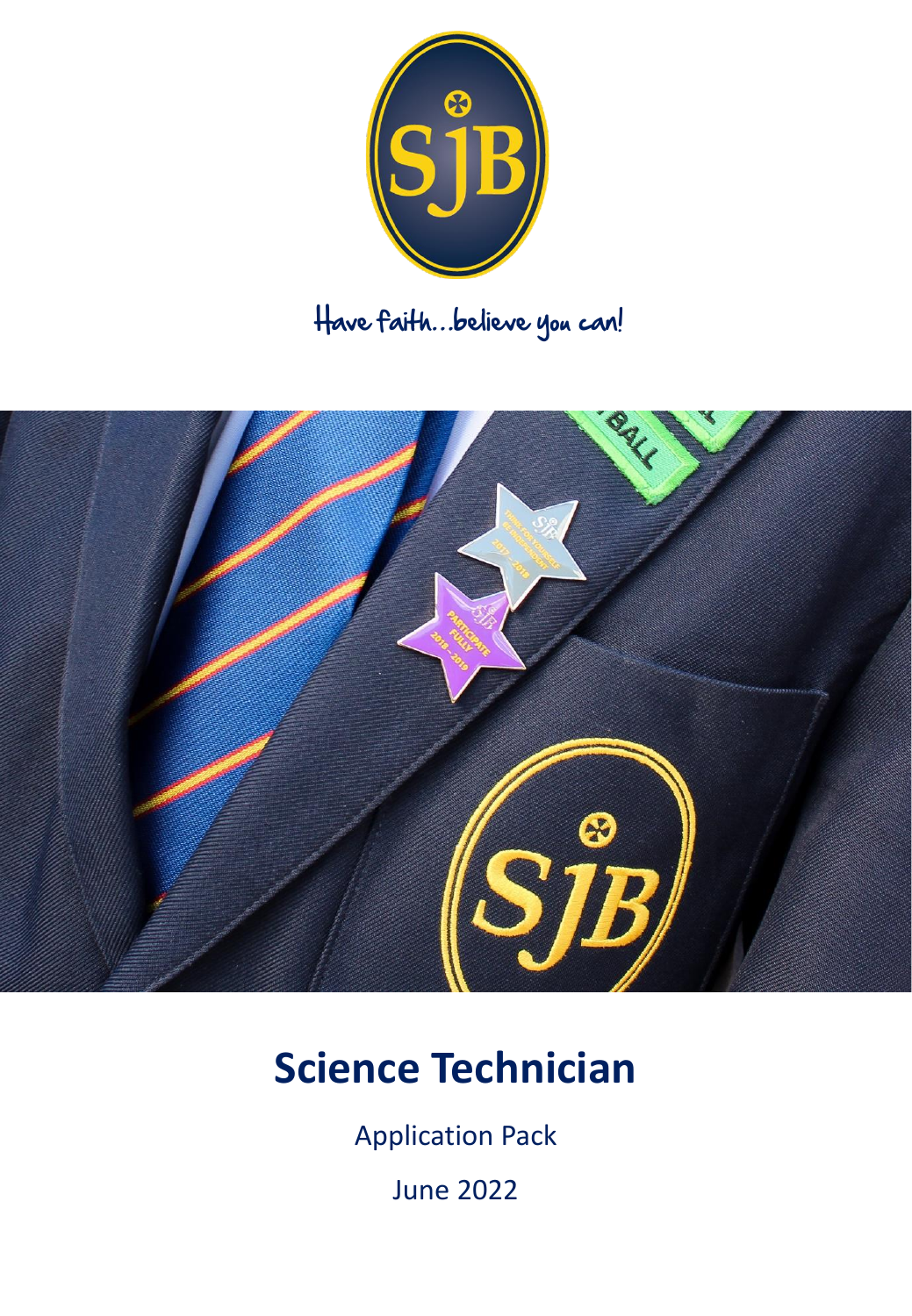

## **Science Technician**

Part/Full time – 20-36 hrs pw, 39 wks term time Permanent or 1 year fixed term contract Start date – ASAP £19,233 to £25,484 (FTE) depending on skills and experience



We are seeking to appoint an enthusiastic, self-motivated and highly organised Science Technician to join our outstanding Science Department. You will be working within a team of exceptional practitioners using modern equipment to assist in the set up of practical lessons for all classes across Years 7 to 11 (and Sixth Form if skills and experience allow). An understanding of laboratory conditions and related Health & Safety precautions is important although full training will be given.

Experience is desirable but not essential as full induction and training will be provided. It is more important that applicants have excellent interpersonal skills and enjoy working as part of a team. Candidates should have an enthusiastic attitude and a natural ability to use their initiative whilst being committed to providing the very best service to the teaching staff so that they can deliver an outstanding education to all our students.

If you would like to come in and meet the team and discuss this opportunity further, please contact:

Lucy Cook (Head of Science) *lj.cook@sjb.surrey.sch.uk* (01483 729 343)

#### **Application & Selection:**

|             | Closing Date: 9am on Tuesday 28 June 2022                                      |
|-------------|--------------------------------------------------------------------------------|
|             | <b>Shortlisting:</b> As applications are received, no later than Friday 1 July |
| Interviews: | As applications are received, no later than Friday 1 July                      |

Further information and the application forms are available to download from our website: [www.sjb.surrey.sch.uk.](https://www.sjb.surrey.sch.uk/index.php) Completed applications, or any queries regarding the role or your application, should be sent via email to [jobs@sjb.surrey.sch.uk](mailto:jobs@sjb.surrey.sch.uk) or via the School Office on 01483 729343. Please note that CVs will not be accepted on their own. Shortlisted candidates will be notified, invited for interview and references will be taken up immediately unless otherwise requested.

#### Safeguarding Statement:

St John The Baptist School is committed to safeguarding and promoting the welfare of children, young people and vulnerable adults and expects all staff and volunteers to share this commitment.

The School encourages all candidates to be familiar with the following documents: Section 1 of the DfE paper on "Keeping Children Safe in Education" September 2021 Safeguarding and Child Protection Policy.

In line with the General Data Protection Regulation (GDPR) the School asks candidates to consider the Privacy Notice for Job Applicants. The documents listed above are available from the School's Vacancy and Policy pages.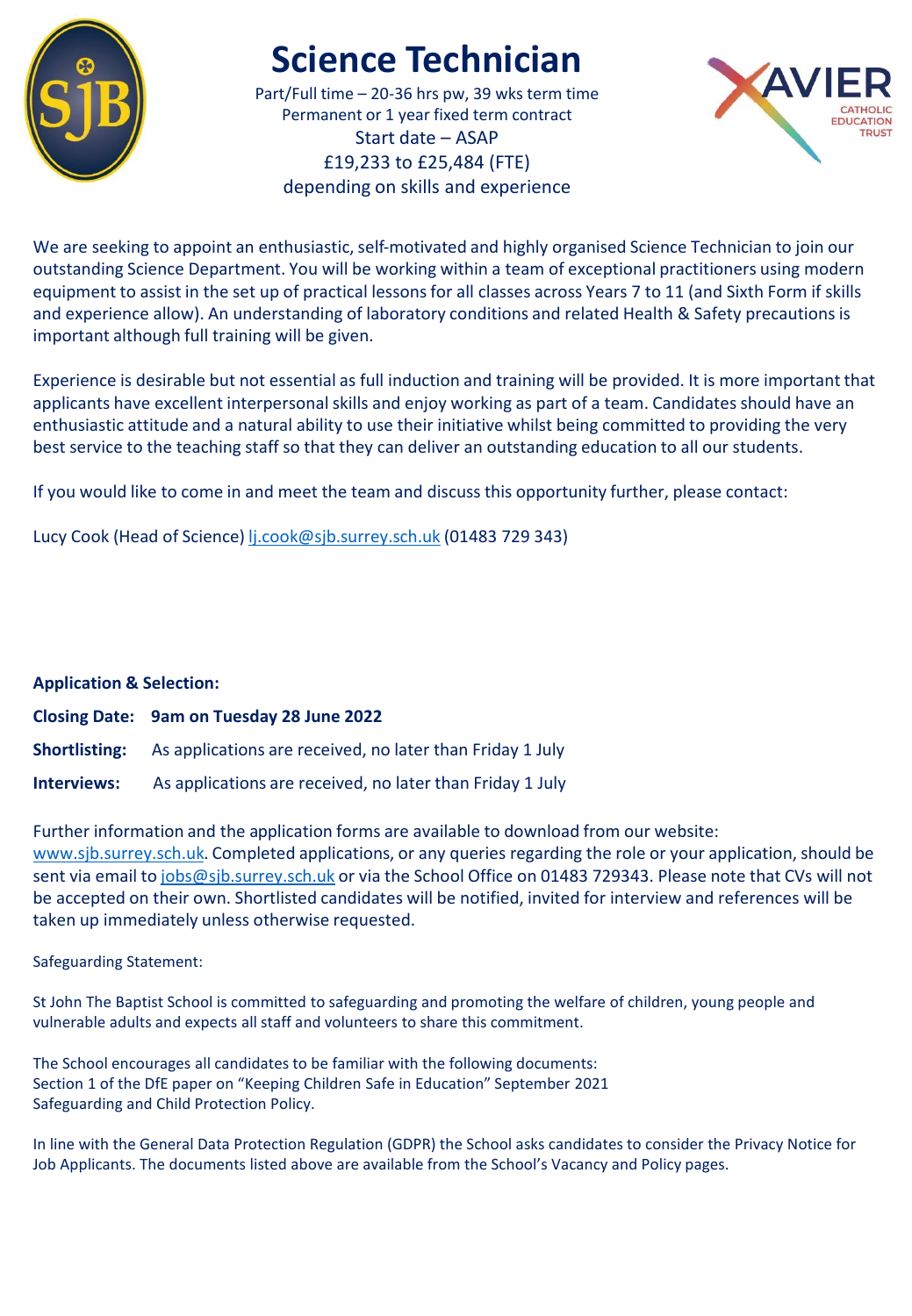### **Job Description**

#### **Report to:** Senior Science Technician

**Hours:** We are flexible on the contract offered for this position and the hours per week – we are looking for a minimum of 20 hours over 3 days per week. Below are two possible examples:

- Permanent contract – 20 hours per week (over at least 3 days), 39 weeks term time

- 1 Year Fixed Term Contract – 36 hours per week, 39 weeks term time

We will discuss options with candidates at interview. Salary offered will be based on skills and experience.

**Purpose:** Servicing the suite of laboratories and the practical lesson requirements of the science teaching staff. Assisting the Senior Science Technician with the mandatory health and safety requirements.

#### **Essential personal qualities:**

- Previous experience of working within a laboratory (personal or professional)
- Demonstrate enthusiasm, willingness and interest in learning new skills
- Show excellent attention to detail
- Ability to support all Physics, Chemistry and Biology practical requirements up to KS4
- Ability to support either Physics, Chemistry or Biology practical requirements at KS5
- Demonstrate excellent time-management skills and the ability to work to deadlines
- Be able to work under pressure and be highly organised
- Ability to work effectively, using their initiative, with others and as part of a team
- Have the flexibility to adapt to a challenging and ever-changing workload keep calm under pressure!
- Be committed to their own professional development
- Have a sense of humour!

#### **Qualifications:**

- 5 or more passes at GCSE level including English and Maths
- Formal relevant science qualification e.g. A Level, NVQ Level 3, BTEC, Degree or equivalent (or be an undergraduate currently working towards a science-based degree)

#### **Main responsibilities:**

- To be committed to and to promote the school's vision, aims, objectives and values.
- To liaise with the Senior Science Technician regarding Health and Safety requirements and report any breaches of safety rules.
- To prepare the classroom for all practical lessons, taking responsibility for ensuring that the correct equipment is available and researching different experiments.
- To ensure that statutory safety regulations and safe practice are complied with in all aspects of their work, and to be proactive in monitoring and ensuring compliance.
- To maintain utensils, equipment and consumables in good and safe condition, carrying out periodical checks as appropriate.
- Cleaning of glassware and other equipment.
- Preparing chemical solutions accurately and safely.
- Ensuring appropriate storage of equipment, samples and chemicals, including radioactive and otherwise hazardous materials, and arranging for safe and legal disposal where appropriate.
- Routine care of plants (and animals, where necessary).
- Collection of equipment and materials from storage and their organisation for class use.
- Delivery of apparatus, equipment and materials to laboratories, retrieving after use and returning to store and disposing of non-hazardous waste as directed.
- Checking materials and equipment, before and after class use, for quality and damage.
- To prepare material for science lessons and examinations using appropriate equipment.
- Mounting displays, visual aids and students' work. Keeping the display boards attractive and up to date.
- To prepare demonstrations when required and to assist the subject teacher in the practical lessons.
- To supervise students occasionally when the teacher has to leave the room.
- To attend training as required.
- To manage daily workload efficiently.
- Any other tasks requested by the Head of Science, Senior Science Technician or Headteacher.

This job description is designed to give you an overview of the role and is not necessarily exhaustive or a comprehensive definition of the post. It may be reviewed at any time in consultation with the post holder.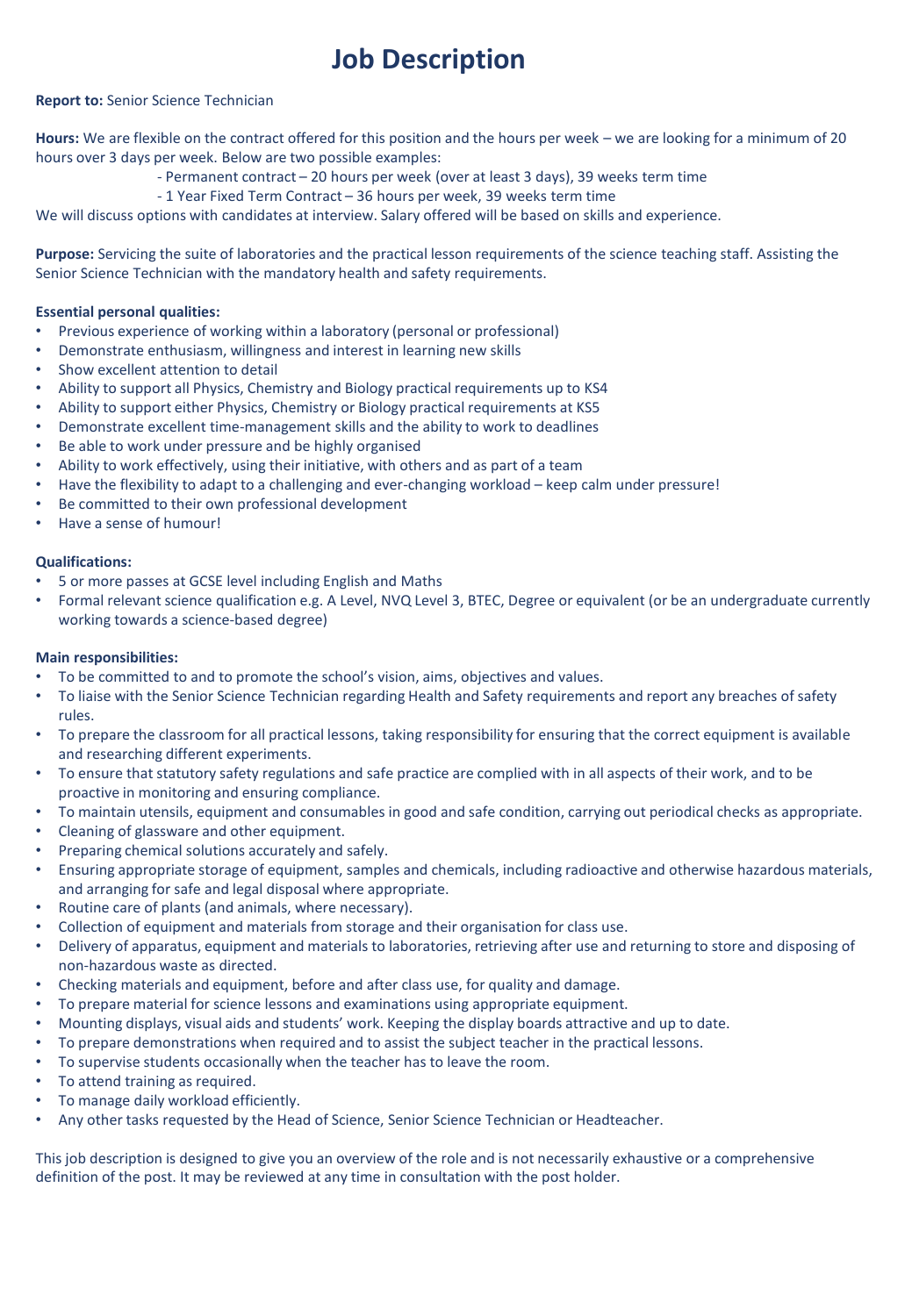

## **A few thoughts about SJB…**



Thank you for your interest in the position of Science Technician. I hope you find all the enclosed information useful when applying for this role. I thought it would be useful if I gave you a personal perspective of our school, including a few comments from a current member of staff about what life is like at SJB. Hopefully this will help you decide whether or not SJB is a place where you would be happy and flourish, and where you could do an outstanding job for our children.

SJB is part of the Xavier Catholic Education Trust. We are a group of fifteen schools in the Diocese of Arundel and Brighton who have come together to work collaboratively for the benefit of all the children we serve. The Trust's aim is to provide a caring and supportive environment within which all children receive the best possible education.

SJB is located just outside Woking town centre, and a 15 minute walk from the train station (22 minutes from London Waterloo on the train). The original school, built in the late 60's (but don't worry, the first thing visitors comment on is how vibrant the learning environment is), has changed significantly in recent years as we have expanded and improved our facilities in order to meet the needs of our increasing student numbers. There will be an increase of 60 students each year and by 2023 we expect our total to be close to 1700.

We are very fortunate to work with such a brilliant group of students. If you come to visit us, you will see that they are happy, hard-working (on the whole!) and very positive about our school. Achievement is at the forefront of everything we do at SJB and it would be fair to say it is "cool" to achieve. Our staff are vibrant, enthusiastic and passionate about ensuring our students get the very best deal. A new member of staff recently commented *"Working at SJB means that you are* surrounded by like-minded colleagues: people who want the best for their students and are prepared to go the extra mile to get it. This means that the standards are really high but I've found that invigorating rather than daunting; with so many great teachers and support staff in the school, I am constantly hearing new ideas and techniques to develop my own practice. That's not to say that it's all work and no play though, there's a strong focus on the importance of work/life balance and the school is aware that tired teachers don't deliver engaging lessons and tired support staff can't perform the vital roles that keep the school moving forwards. The staff room is a chatty and welcoming place to be and most people feel *quite at home from day one!"*

At our last OFSTED inspection (June 2014) we were judged to be outstanding in every category. We are very proud of achieving this result and it is especially pleasing for the students and staffs hard work to be externally recognised in this way. Please do not think we know all the answers, we don't. Our mission is to be the best school in England and we will continually look for ways to improve.